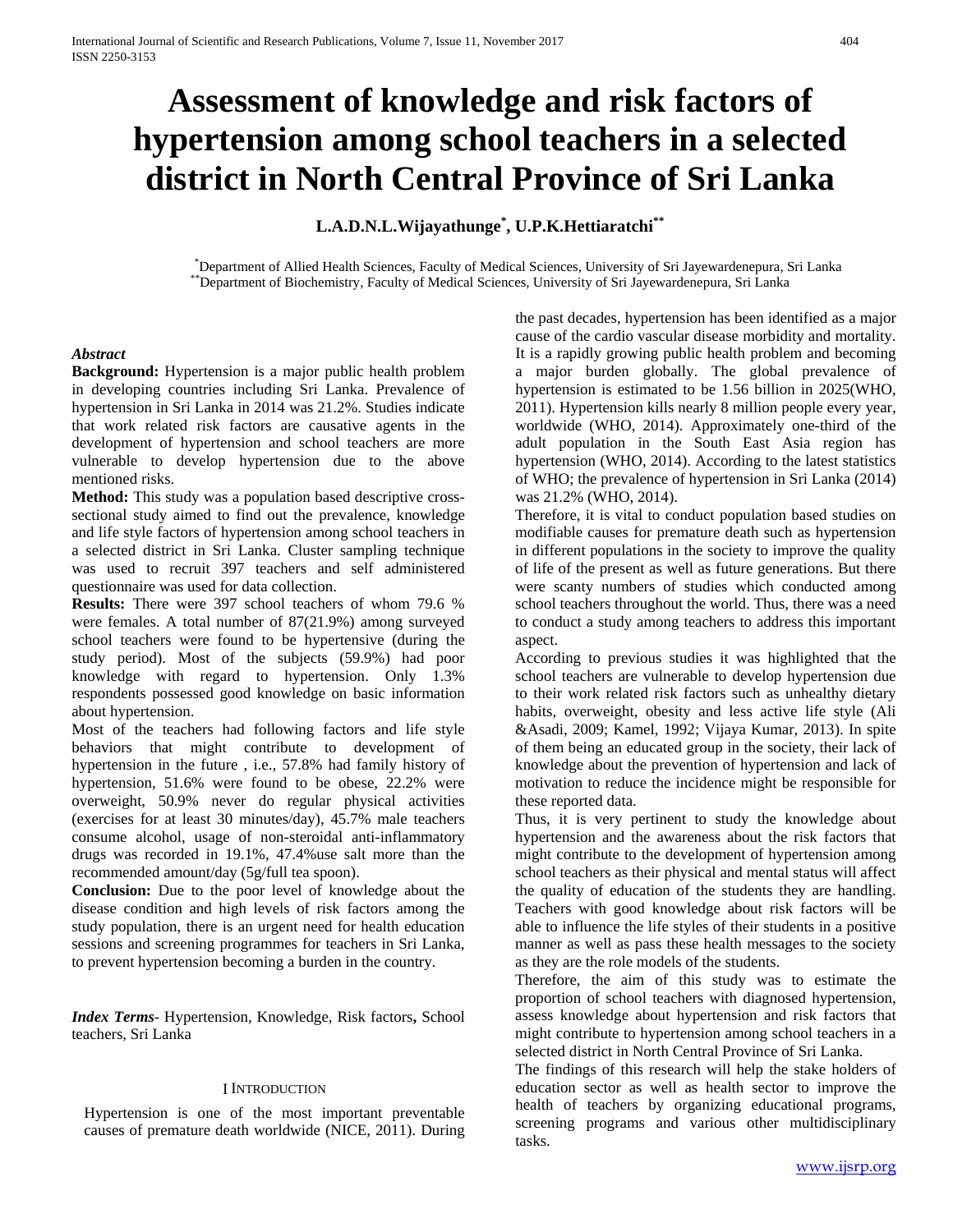#### II RESEARCH ELABORATION

This was a descriptive cross-sectional study & study population were school teachers who were employed in a selected district in North Central Province of Sri Lanka.Cluster sampling technique was used to recruit 397 school teachers (Females - 316, Males - 81) from 10 selected schools in the selected area. Pre tested, self-administered, questionnaires were distributed to the participants to collect data on three categories; Part 1: Socio-demographic data age, gender, religion, ethnicity, marital states, and education etc.**,** Part 2: Knowledge on Hypertension - disease condition, signs and symptoms, risk factors. One mark was given per one correct answer for the questions in part 2 (total marks 20) Afterwards, their level of knowledge was assessed in 3 different categories as poor, fair and good; poor (0-12), fair (13-17), good (18-20) (Tshering, 2010)**,** Part 3:Life style factors – food habits, alcohol intake, smoking, physical activity, stress, family history.

Ethical approval was obtained from the Ethical Review Committee of the Faculty of Medical Sciences, University of Sri Jayewardenepura, Sri Lanka. Permission was obtained from the educational directors of relevant educational zones and also from the principals of selected schools. A convenient time and venue for teachers was used to give the questionnaire to them (Interval time at staff rest room) and a labeled box was kept in the staff rest room to drop the questionnaire. Written informed consent was taken after explaining the study by using information sheet and consent form. Data were analyzed using descriptive statistics with SPSS version 16.0. Results are presented by percentages.

#### III RESULTS

### **Socio demographic characteristics of the participants**

The age of the participants varied from 20-65 years. The maximum respondents (39.8%) were within the age group of 41-50 years and minimum (2.8%) were within the age group of 61-65 years. Females constituted 79.6 % out of total number of participants. The majority was married (88.7 %) and the maximum number of respondents (25.3%) has served as teachers for 21-25 years. Nearly half of the respondents (46.3%) have a university degree as the highest education qualification. Most of the participants, (65.4%) lived within 1-5 km away from their working school and majority of the teachers, (74.2%) used their personal vehicles to reach school daily while 21% teachers traveled by bus and only 4.8% traveled by foot.

The respondents were asked about their current health status and majority (61%) reported as healthy and only 1% reported of having very poor health status. In addition, 49.4% of participants have had their blood pressure checked within one year while 15.4% had never checked their blood pressure during their life time.

The proportion of the teachers with diagnosed hypertension among surveyed school teachers (during the study period) was 21.9% and it was almost the same as the prevalence of hypertension of general population in Sri Lanka (21.2%). In addition, it is comparable to the results of few other studies conducted with school teachers in other countries. One study revealed that 23.3% of teachers in Alexandria, Egypt were diagnosed with hypertension (Kamel, 1992) and 21.3% among secondary school female teachers in Basrah, Iraq were hypertensive (Ali &Asadi, 2009). The prevalence of hypertension is 21.8% for teachers in Addis Ababa, Ethiopia (Fikadu& Lemma, 2016)

Majority of the hypertensive subjects (93.1%) were under treatment for hypertension while 4.9% had given up medication due to their personal preference without any medical advice. Although they are educated individuals, they have neglected their personal health by not paying attention on their medication regime for hypertension. Nearly half of the teachers who have hypertension (47.1%) have been diagnosed recently within 1-5 years range. However, 57.5% of the respondents reported that they were diagnosed as having hypertension from government hospitals and reason for the diagnosis for majority (70.1%) was having headache and dizziness.

When considering the characteristics of participants who have been diagnosed with hypertension, 88.5% respondents were more than 40 years of age. Most of those respondents were females (80.5%) and majority of them (98.9%) were married. Maximum number of them (24.4%) had their monthly family income level within range of USD 207 – USD 333. Among the respondents with hypertension, 66.7% of teachers had been working as a teacher for more than 20 years. More than half (56.3%) of the teachers with hypertension were teaching in grade 6 -11 section. Most of them (94.6%) traveled by their personal vehicles or by bus from their residences to the schools.

## **Knowledge level about hypertension of the participants**

Only 1.3% respondents possessed good knowledge on basic information about hypertension (i.e., questions included; what it is, normal blood pressure value, and high blood pressure value etc.), symptoms of hypertension and preventive and curative aspects of hypertension. As shown in table I, the majority (59.9%) possessed poor knowledge on hypertension indicating the urgent need to conduct proper educational measures to enlighten these aspects of the study population as well as the general public.

When considering the level of knowledge, among the participants who are already diagnosed with hypertension, majority (60.9%) had poor knowledge and 37.9% had fair knowledge on hypertension (Table 1) which is a concern that needs to be effectively addressed. Majority possessed poor knowledge on hypertension possibly because the awareness on hypertension is very minimal. It might lead to poor control of hypertension as well as higher chance of development among these subjects. This may ultimately affect their ability to lead a normal life as well as deliver a proper education in school. When analyzing the data it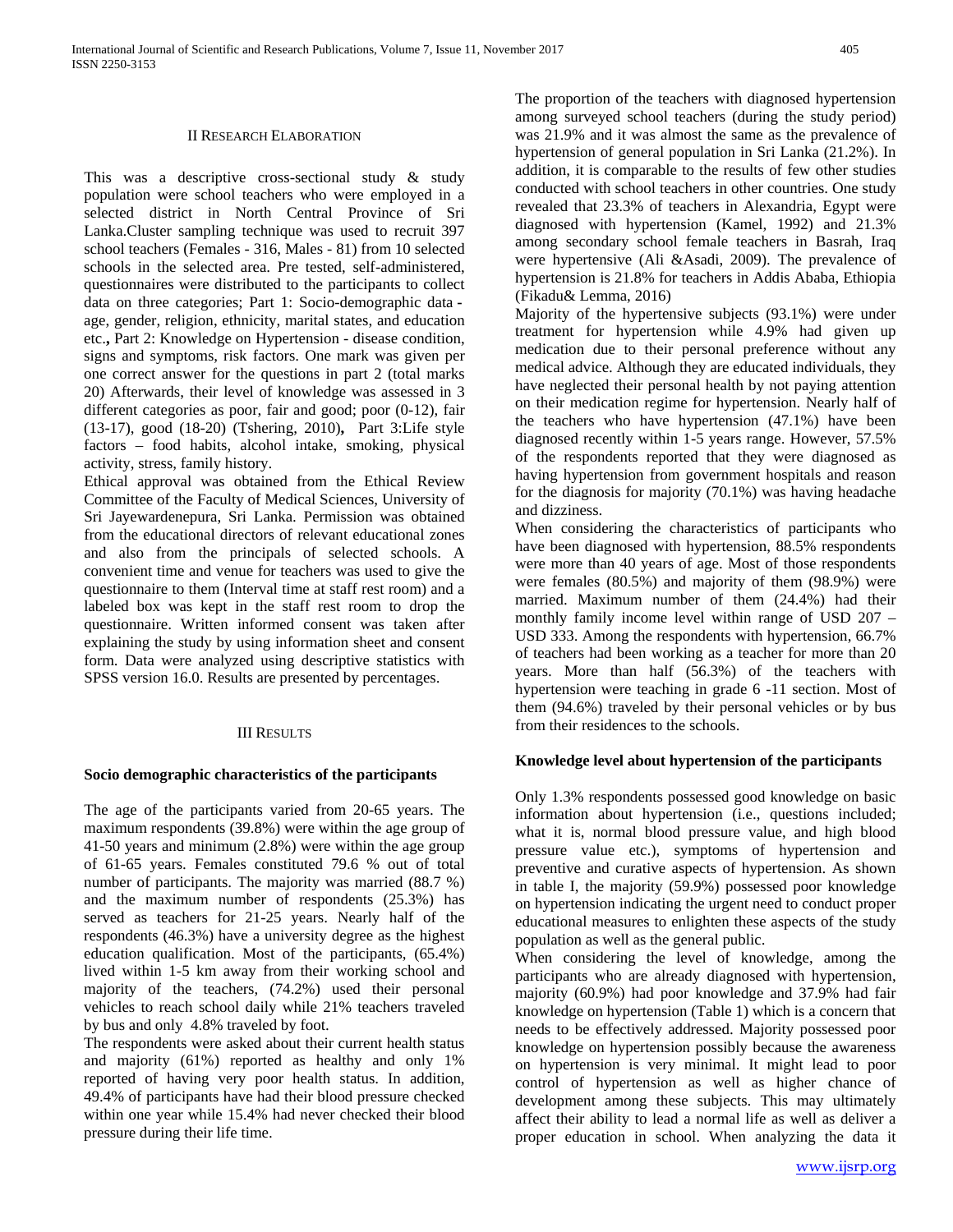emphasis that the level of knowledge is similar among the total participants and participants already diagnosed with hypertension. This raises an alarm as to the consequences the later group will face with time to come due to their lack of knowledge about the disease.

Table I: Level of knowledge regarding hypertension among total participants and participants with diagnosed hypertension

| Knowledge level (Percentage)                      |       |       |      |  |  |
|---------------------------------------------------|-------|-------|------|--|--|
|                                                   | Poor  | Fair  | Good |  |  |
| Total<br>participants                             | 59.9% | 38.8% | 1.3% |  |  |
| Participants<br>with<br>diagnosed<br>hypertension | 60.9% | 37.9% | 1.1% |  |  |

#### **Sources of information on hypertension**

When inquired about the available sources of information on hypertension, 37% of participants mentioned that they gained information about high blood pressure and its complications from media (newspapers, television, and radio) while 33.8% from health care workers such as doctors and nurses. Few of them (12.2% and 11.9%) had obtained information from their relatives and friends, respectively. Only 5.1% of them have had their information on hypertension from their different levels of education.

This further indicates that the mass media can expand their role in educating the general public regarding hypertension as well as other non-communicable diseases related to health matters and enlighten the public on the prevention aspects on these health issues to reduce these becoming a major threat and affecting the development of the country.

## **Prevalence of risk factors of hypertension among participants**

## **1. Family history of hypertension of the participants**

The respondents were asked about the status of their immediate family history (parents /grandparents / siblings) with regard to hypertension. Among the 397 subjects, 57.8% respondents reported that there is family history with regard to hypertension and 37.1% mentioned that there is no family history of hypertension while 5.1% interestingly was not aware about having or not having a family history. As shown in table II, majority of the respondents, (62.1%) who were diagnosed with hypertension reported that their family had a history of hypertension and 32.2% said that their families don't have history of hypertension that the rest of the teachers were unaware about the family history. The ignorance about the health issues present in the family is a crisis that needs to be addressed as this will prevent the present and future generations taking preventive measures or diagnosing the diseases that run in the family early enough to manage well.

Table II: Family history of hypertension

|                                             | Family history (percentage) |                |            |
|---------------------------------------------|-----------------------------|----------------|------------|
|                                             |                             |                | <b>Not</b> |
|                                             | Yes                         | N <sub>0</sub> | aware      |
| Total participants                          | 57.8%                       | 37.1%          | 5.1%       |
| Participants with diagnosed<br>hypertension | 62.1%                       | 32.2%          | 5.7%       |

## **2. Life style of the participants**

When considering the Body Mass Index (BMI) of the participants, about 2.7% were under weight. More than half of the teachers, (51.6%) were obese and 22.2% participants were overweight while rest of the participants had normal BMI in this study.

When considering salt intake of the study subjects, 51.9% reported that they don't use salt more than the recommended amount per day for one person (5g/full tea spoon). But 47.4% of participants use salt more than the recommended amount. Half of the respondents, (49.4%) with hypertension have reported that they use salt more than recommended amount per day.

According to the table III, respondents were categorized in to 3 broad categories which reflect their alcoholic status such as, current alcohol drinker, non-drinker and past habitual drinker. Majority of the males, (51.9%) reported that they are nondrinkers, whereas 45.7% males revealed that they are current alcohol drinkers. However, 2.5% male teachers were found to be past habitual drinkers. Only 8.6% participants used alcohol once a week while majority (30.9%) out of 37 teachers had only on special occasions and festivals. Further, 14.4% teachers took traditional medicines which contained alcohol (Table III).

As shown in table III, 48.9% responded that they engage in regular physical activities (exercises for at least 30 minutes/day) while majority of the respondents, (50.9%) never engaged in regular physical activities. Only 2.3% respondents engaged in vigorous physical exercises [Eg-running, swimming, cycling, , carrying heavy loads, competitive sports and games (Football, Volleyball)] and 24.2% respondents engaged in moderate physical exercise [Eg-walking briskly, slow dancing, housework and domestic chores (vacuuming,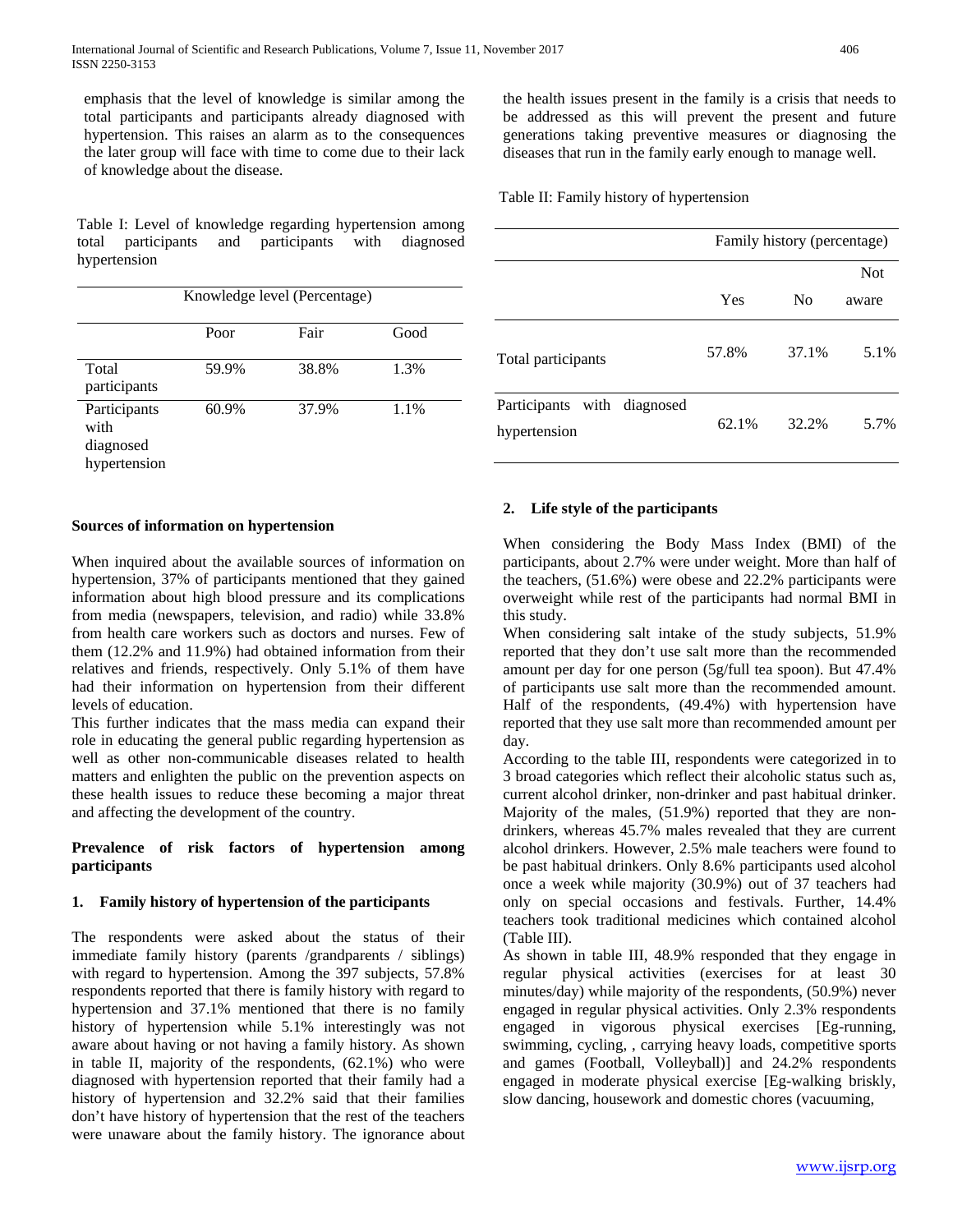Table III: Life style factors of study subjects

| radic III. Life style factors of study subjects<br>Variables |                | Frequency | Percentage |
|--------------------------------------------------------------|----------------|-----------|------------|
|                                                              |                |           |            |
| Salt/day                                                     |                |           |            |
| (whether                                                     | Yes            | 188       | 47.4       |
| consuming more                                               | N <sub>0</sub> | 206       | 51.9       |
| than                                                         |                |           |            |
| recommended                                                  |                |           |            |
| amount per day)                                              |                |           |            |
|                                                              |                |           |            |
| <b>Alcohol-</b> males                                        | Yes            | 37        | 45.7       |
|                                                              | No             | 42        | 51.9       |
|                                                              |                |           |            |
| <b>Alcohol type</b>                                          | Local variety  | 23        | 28.4       |
|                                                              | Beer           | 10        | 12.3       |
|                                                              | Wine           | 1         | 1.2        |
|                                                              | Whisky         | 5         | 6.2        |
|                                                              |                |           |            |
| Alcohol/week                                                 | Once a week    | 7         | 8.6        |
|                                                              | 1-3days/week   | 4         | 4.9        |
|                                                              | 4-6days/week   | 3         | 3.7        |
|                                                              | Others-        | 25        |            |
|                                                              |                |           | 30.9       |
|                                                              | occasionally   |           |            |
| <b>Traditional</b>                                           | Yes            | 34        | 0.3        |
| medicine                                                     | No             | 358       | 90.2       |
|                                                              |                |           |            |
|                                                              | Yes            | 8         | 9.9        |
| <b>Smoking-males</b>                                         |                | 72        |            |
|                                                              | No             |           | 88.9       |
|                                                              |                |           |            |
| <b>Physical</b>                                              | Yes            | 194       | 48.9       |
| activities                                                   | N <sub>0</sub> | 202       | 50.9       |
|                                                              |                |           |            |
|                                                              | Yes            | 9         | 2.3        |
| Vigorous<br>a.                                               | No             | 188       | 47.4       |
| activities                                                   |                |           |            |
|                                                              |                |           |            |
|                                                              |                |           |            |
| <b>Moderate</b><br>b.                                        | Yes            | 96        | 24.2       |
| activities                                                   | No             | 101       | 25.4       |
|                                                              |                |           |            |
|                                                              |                |           |            |
| Light<br>c.                                                  | Yes            | 126       | 31.7       |
| activities                                                   | No             | 71        | 17.9       |
|                                                              |                |           |            |
| <b>NSAID(Non</b>                                             | Yes            | 76        | 19.1       |
| <b>Steroidal</b><br>Anti                                     | No             | 318       | 80.1       |
| <b>Inflammatory</b>                                          |                |           |            |
| Drugs)                                                       |                |           |            |
|                                                              |                |           |            |
| <b>OCP(Oral</b>                                              | Yes            | 14        | 3.5        |
| Contraceptive                                                | No             | 295       | 94.6       |
| Pills)-females                                               |                |           |            |
| <b>Meditation</b>                                            |                |           |            |
|                                                              | Yes            | 98        | 24.7       |
|                                                              | No             | 295       | 74.3       |

sweeping the floor), gardening, yoga, active involvement in games and sports with children /walking with domestic animals]. Majority of the respondents, (31.7%) engage in light physical activities [Eg-walking slowly (shopping, walking around the school), sitting at the computer, making the bed, eating, preparing food, and washing dishes]. In addition to lack of engaging in physical activities, the majority of the teachers of this study usually travel by their personal vehicle or by bus (94.6%) and no longer have regular physical activities such as walking and cycling, and it is reasonable to consider this also as a risk factor for hypertension. Hence, public health initiatives should encourage healthier lifestyles with emphasis on preventing obesity and increasing physical activity.

#### IV CONCLUSION

This study identified that the proportion of teachers with diagnosed hypertension among surveyed school teachers in a selected district in North Central Province of Sri Lanka was 21.9%.

According to the findings of this study, there is a deficiency in their knowledge on hypertension and prevention strategies. In addition, most of them had risk factors that might contribute to the development of hypertension such as less active life style, extra salt intake, immediate family history of hypertension, increasing Body Mass Index, consumption of alcohol, Non-Steroidal Anti Inflammatory Drugs intake etc.

Therefore, there is a vast need for implementing effective health promotional interventions for school teachers to assist in halting the escalating problem by the health care providers and authorities of education sectors.These programs should concentrate to educate, motivate school teachers to modify their lifestyles. Due to lack of time to speak to public & patients on diseases by health care workers, it's very important that there are other methods to enhance knowledge on diseases by regular media advertisements & programs as well.

#### ACKNOWLEDGMENT

Authors would like to acknowledge all school teachers who participated in this study.

#### **REFERENCES**

- [1] Ali, H.A. and Al-Asadi, J.N. 2009. Prevalence and lifestyle determinants of hypertension among secondary school female teachers in Basrah. *Medical Journal of Basrah University*, 27(2).
- [2] Kamel, F.A. 1992. *An epidemiologic study of ischemic heart disease among school teachers in Alexandria, Egypt*. MD, Faculty of Medicine, Alexandria University.
- [3] National Clinical Guideline Centre (UK). Hypertension: The Clinical Management of Primary Hypertension in Adults: Update of Clinical Guidelines 18 and 34 [Internet]. London: Royal College of Physicians (UK); 2011 Aug. (NICE Clinical Guidelines, No. 127.)